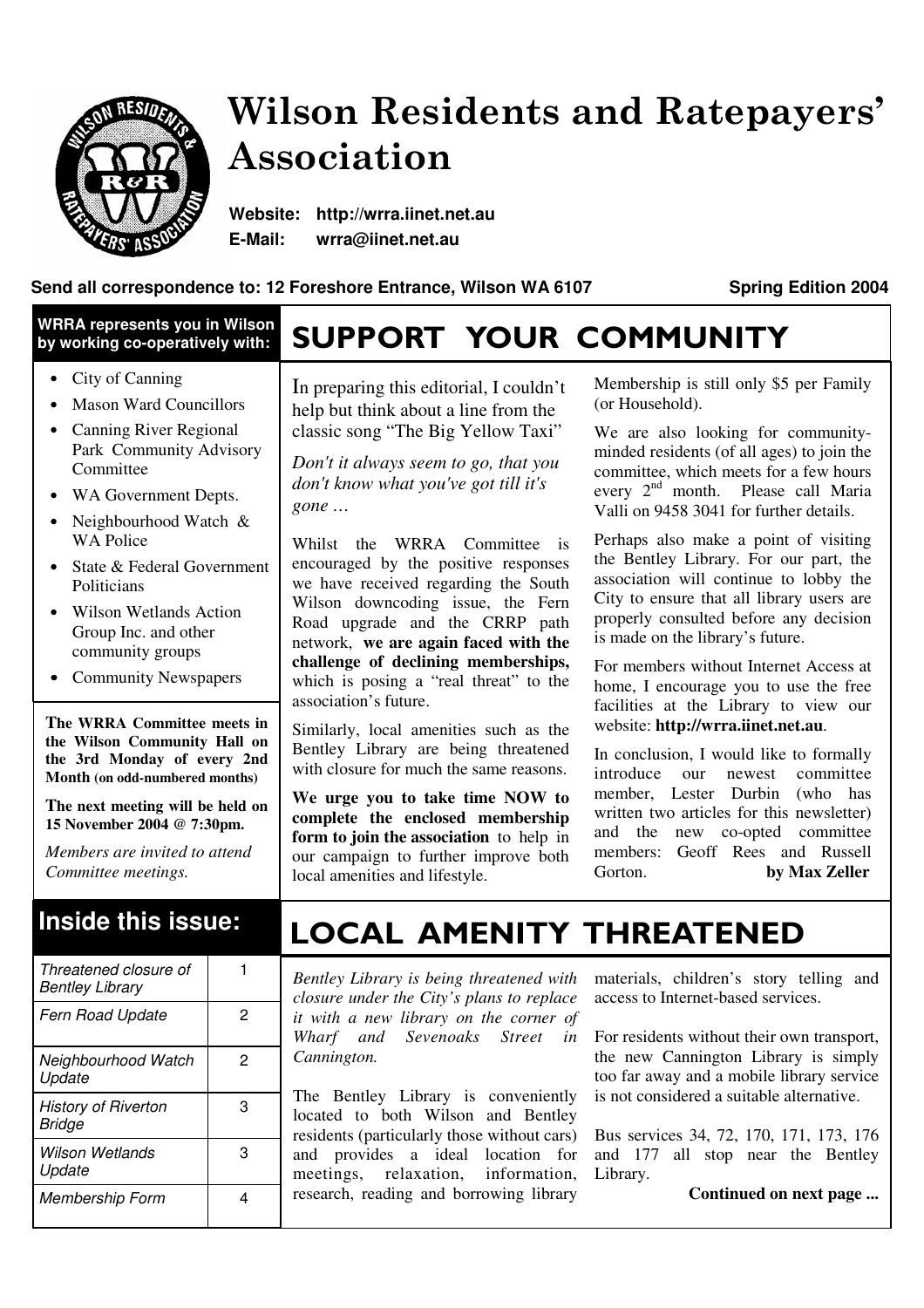### THREATENED LIBRARY CLOSURE

#### *Continued from Page 1*

WRRA has since written to the Council opposing the planned closure (without proper community consultation).

If you too are concerned about the closure, we encourage you to write to the Executive Officer, City of Canning, Locked Bag 80, Welshpool WA 6986 to oppose the closure of the Bentley Library.

**Breaking News:** The Council has acknowledged the concerns raised and has agreed to undertake a review of the original Development Plan, including the investigation of alternative options. [12-Oct-04]

### FERN ROAD UPDATE

*Final plans for the Fern Road improvements have been issued and the budget is approved.*

WRRA is pleased to report that the final plans for the Fern Road and Riverton Bridge improvements have been approved with a budget of \$1.6 million. With one exception, all of WRRA's suggestions were incorporated in the design and we are pleased with the result.

The final plans include:

- Traffic calming features such as a median strip in coloured bitumen and traffic roundabout/chicane redesign.
- Riverton Bridge repairs and repaving with a redesign of the footpath/cycleway to 1.8m. width. [Which is still well short of the Dual-Use Path Standards] [Editor]
- Construction of a new traffic

roundabout on the Riverton Drive/ Barbican St. East junction to smooth traffic flow.

Present indications are that works will commence in January 2005 and will involve the Riverton Bridge being closed to traffic but not pedestrian access for approximately 6 weeks.

The one outstanding issue concerns safety on the short stretch of Fern Road from Surrey Road and Upnor Street roundabout which has a pronounced brow. WRRA has requested that a small number of planter boxes or trees be sited in the median strip to prevent overtaking and emphasize that extreme driver discipline be exercised in that area.

This request has been rejected on the grounds that in view of the amount of traffic, flow could be restricted by stop/start vehicles such as buses or garbage trucks if no overtaking were allowed. [This response ignores the fact that it is both illegal and unsafe to overtake on this stretch of Fern Road] [Editor]

WRRA strongly feels that such features are successfully incorporated into other roads in the metro area and that the safety and comfort of the increasing number of residents with properties fronting onto this length of Fern Road should come before the occasional and minimal inconvenience to the through traffic much of which is still unaware that it is a 50 kph designated road.

Safety and traffic flow are always a compromise and we are presently resubmitting our case through the Mason Ward councillors in the hope of additional modifications to better address our concerns and will continue to lobby on behalf of our members to this end.

### <u>NEIGHBOURHOOD WATCH UPDATE</u>

#### By Maria Valli

Hello everyone!

Currently, Wilson has 124 registered NHW participants and we are fortunate to have 10 active and enthusiastic Street Reps who contribute their time and energy to developing and supporting NHW within the suburb.

It's comforting to know that many residents and neighbours do get together and 'look out' for each other. However, if you would like to be a NHW participant or even better a Street Rep for your street it takes only a small amount of time and it's a great way to get to know your neighbours and be part of a positive and proactive program.

For information or registration forms please contact Suburb Manager-Maria Valli 9458 3041 or Victoria Park Policing 9472 1874.

**The success of NHW depends upon your active participation!**

#### **Example 18 State By Paul Duncan**

**By Lester Durbin**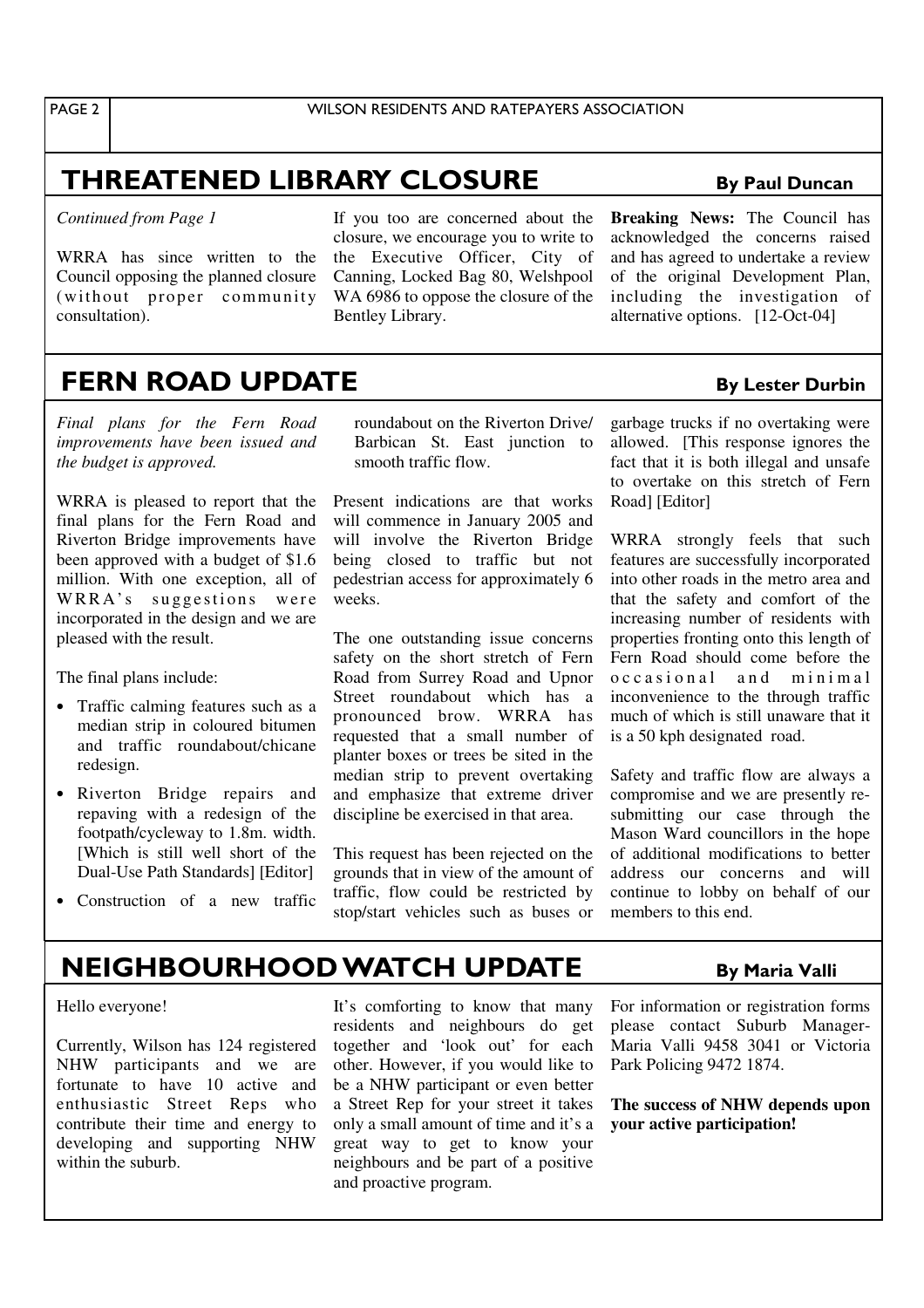### HISTORY OF RIVERTON BRI

*As major repairs are due to start shortly on the bridge, we felt a brief history would be both topical and instructive.*

So near and yet so far, or so the far bank of the Canning River must have seemed to the few early residents of rural Wilson and Riverton prior to 1910. There were crossings of the river at Nicholson Road and Canning Highway of course but quite a detour if you wished to conduct business with Perth. Both suburbs were dedicated to farming and in no way could be identified with their present residential character. Riverton in particular had few residents prior to the 1940s.

In 1908, market gardeners, Fred Riley and Jack Metcalfe had a pressing need to access Perth markets to sell their produce grown in the area of Riley Road, Riverton and named after the Riley family. Prior to this time, they crossed the river close to the present bridge site with their wagon loaded onto a punt. Due to the efforts of Fred Riley, who donated both his time and money on the enterprise, the bridge was commenced in December 1910, built of locally felled timber and

completed in early 1911. It became known as the Watts Road Bridge, although there was no road access on either side other than a sandy track. The central arches were raised high enough to enable barges to pass under even at high water, there being some commercial river traffic from enterprises upstream. Watts Road was named after the pioneer family of George Stedman Watts who came to the Swan Colony in 1830 and settled in the locality.

In 1912, it was proposed to rename the bridge the Fred Riley Bridge in appreciation of his efforts but with a modesty not often found nowadays, Fred rejected the accolade and in 1916 requested that it be named the Riverton Bridge as it has remained, although such was the regard with which he was held, locals referred to it as the Riley Bridge for years afterwards and it can be found so named on several early maps and documents. Fred Riley died in 1948 after a long and active life in the district and was very generous with his recollections of 'the early days' much of which was documented for future generations.

#### By the 1930s the bridge was falling into disrepair and only used on a 'use at your own risk' basis, a situation that continued until 1954 when the bridge was replaced by the present structure sited slightly upstream. Parts of the original bridge were retained as a swimming jetty but this became a hazard to bathers and was demolished in 1980. By the 1970s although much of Leach Highway was in existence, all traffic crossing the Canning River at Wilson still had to pass over the wooden bridge and it formed a major bottleneck which was both a traffic hazard and a source of frustration - *plus ca change!* The Shelley Bridge was built in 1978 from concrete modules cast on site and became the main crossing of the Canning River in our suburb thus taking the heavy traffic off the old wooden bridge.

For many Wilson residents, the Riverton Bridge is our major route into and out of our suburb and with the repairs and improvements due to commence in the New Year, it will remain so for many decades to come.

Acknowledgments:

Canning River Regional Park Historical Survey by Department of Planning & Urban Development (October 1991)

### **WILSON WETLANDS UPDATE** By Russell Gorton

*Over 6000 plants have been planted this year with the help of many volunteers.*

On behalf of the Wilson Wetlands Action Group (WWAG) Committee, I would like to thank the teachers, students and parents of all the local schools that participated in the planting program this year, and the many volunteers who offered their time to participate in the ongoing wetland restoration projects in the Wilson Wetlands.

Special thanks to the City of Canning Council and its staff and to the Dept of Conservation and Land Management, Regional Parks team for their continued support this year. WWAG look forward to working with the community and stakeholders again next year to further improve biological diversity and ensure the protection and enhancement of this conservation area for future generations.

[Excellent community effort] [Editor]



#### **By Lester Durbin**